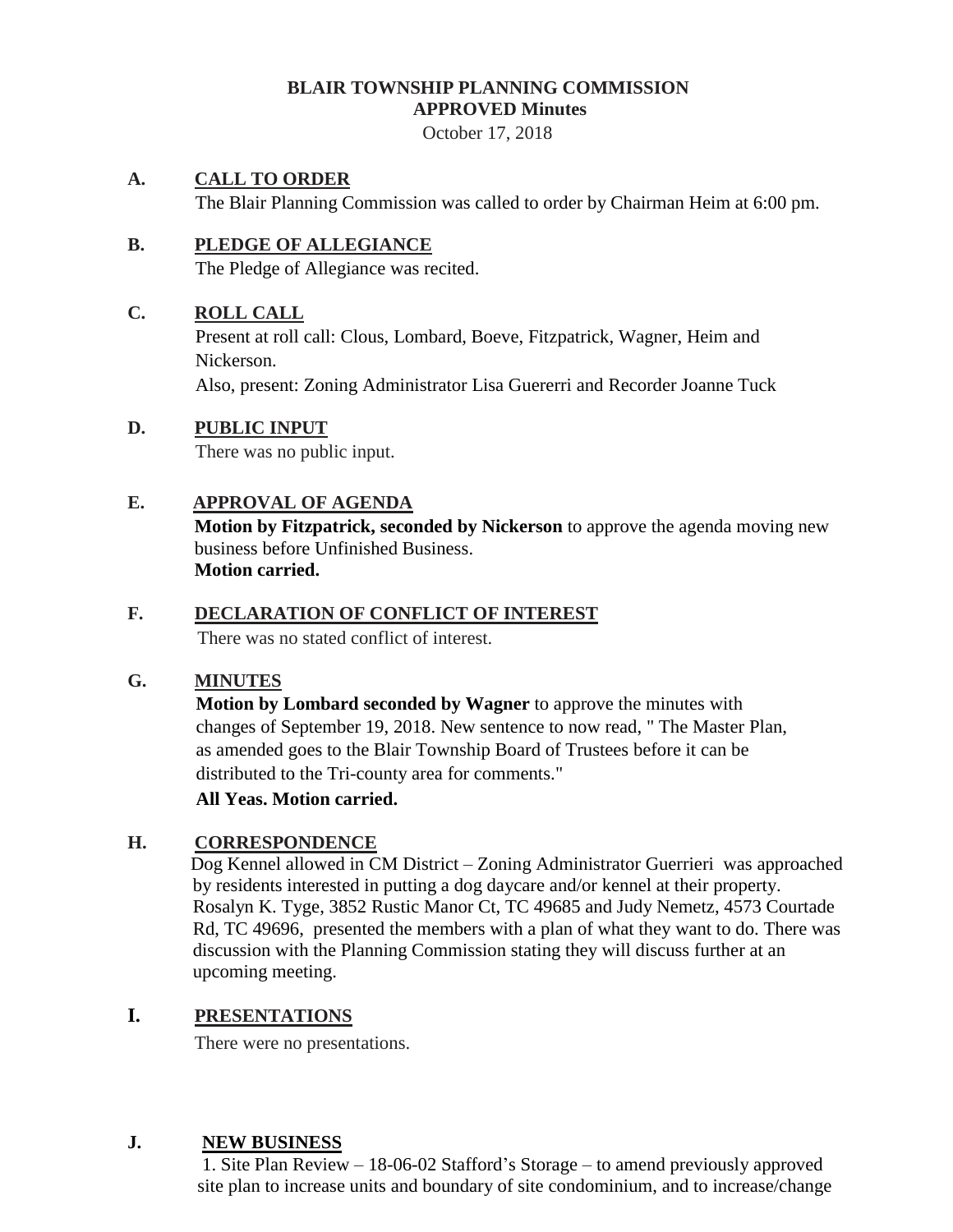phases of construction.

Bill Crain is seeking an amendment for the site from the original proposal. The site plan has been updated to add additional units and reducing the interior land. The Road Commission is extending and upgrading Stadium Drive and will go past the entrance and along the entire parcel of land. The new traffic light at Rennie School Road will change traffic patterns ingress and egress of the stadium. The Road Commission, Blair Township and H&M Developers have entered into a "partnership project" and will have Stadium Drive paved to Court Road. The Road Commission has agreed to take this road over as a County Road. There are five Phases and all are condos. He is seeking only modifying Phases 1 through 4 only. There is large influx of people wanting Phase I and will start in the spring.

This is the approval of Phase One-Four. Phase Five is in the future.

**Motion by Fitzpatrick, seconded by Lombard** to approve case 18-06-02 as it meets the Standard for Approval as required in Section 21.03 items #1-#11 and is a use permitted in the Commercial Zoning District of the Blair Township Zoning Ordinance and with the condition that this approval is for Phases One through Four only. **All Yeas. Motion carried.**

#### **K. UNFINISHED BUSINESS**

1. Master Plan –discussion and assembly of document. The Supervisor did not want to place the Master Plan on the Township Board agenda for approval of distribution until it is a complete and finished document.

Transportation/airport plans to be included in master plan.

We are required by both state acts to include airport and public transportation in our master plan under the transportation chapter. The Planning Commission agreed that language should be included with information on flights out of the airport, destinations, miles distance away etc. The Zoning Administrator will have the Master Plan committee of Travis Clous and Dennis Fitzpatrick review and prepare for the next meeting.

There was more discussion and review of the maps. Additional information will be updated on the maps.

#### **L. REPORTS**

1.) Lisa Guerrieri, Zoning Administrator, stated that she is busy with sheds. The Annual Planning Banquet is coming soon. If the members are interested let her know.

2.) Dennis Fitzpatrick, Town Board Representative, reported the town board has been taping their own meetings. They are hiring outside person to do. Three bids for website design have come in and they have selected a company. The bid for the library shed was declined. Two payments have been made for the iron removal at the underground tank. Firefighters have been given approval for the "Backing the Badge" Program. More research is being done on natural burials.